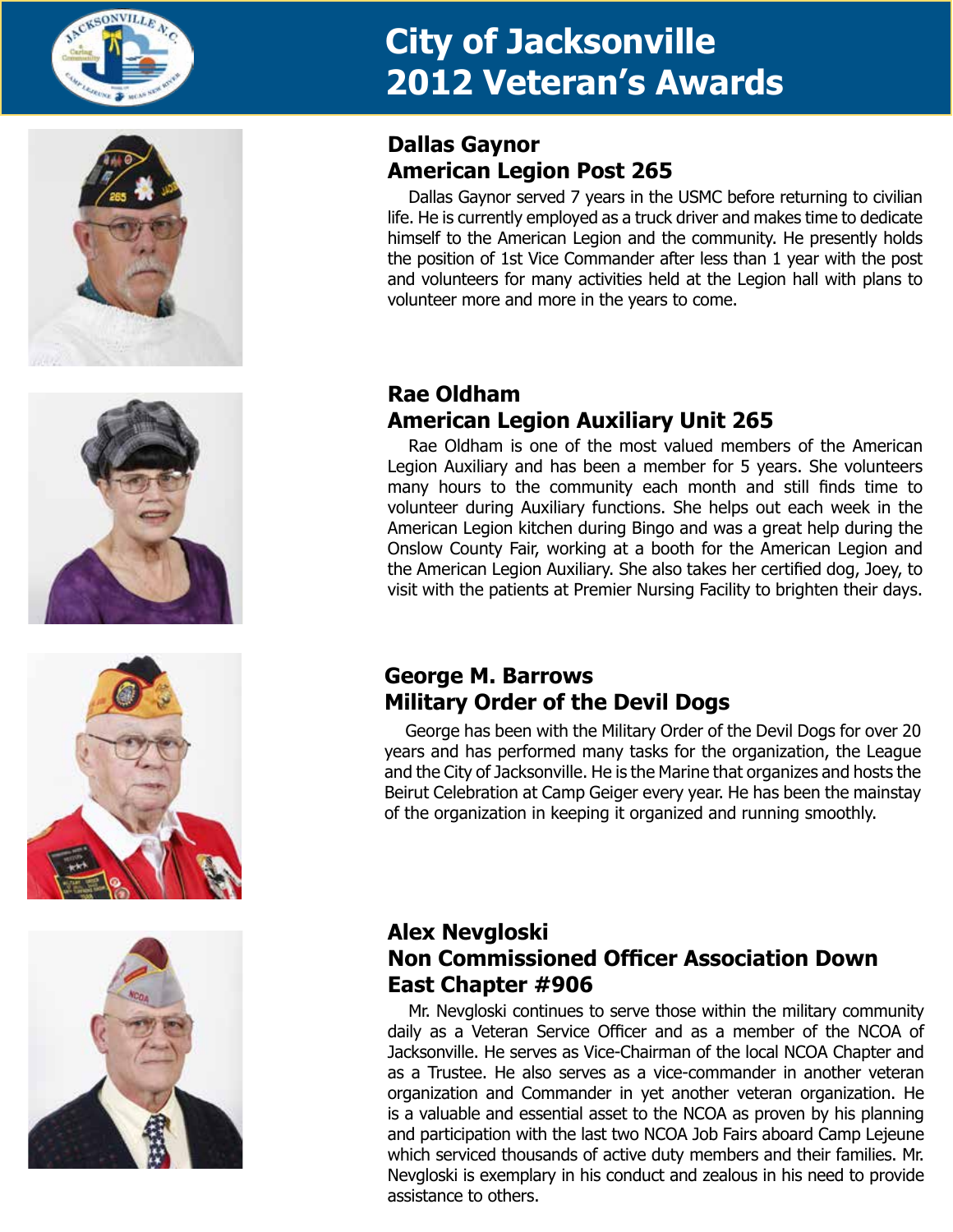







## **Prentis F. Campbell NABVETS, Marine Chapter 0054**

Since October 2008, Prentis F. Campbell has been the commander of NABVETS, working many tireless hours informing and serving all veterans, spouses and children of their VA benefits. He has spent numerous hours at churches and other civic organizations recruiting and explaining benefits to veterans and their families. Under his leadership, NABVETS Chapter 0054 has increased membership from ten people to a present membership of two hundred and forty two. He has led the chapter to win several awards such as OCCOVO Chapter of the year for 2011, also 3rd, 2nd, and 1st places in the 2011 Veteran's Day parade. During his tenure, Commander Campbell has received several personal awards such as "The Man of the Year" from the Omega-Psi-Phi fraternity and several other awards from within Onslow County.

## **Rhonda Nelson Parker, Women's Auxiliary NABVETS, Marine Chapter 0054**

As a member of Nabvets Marine Chapter #0054 Womens Auxiliary, Rhonda Parker has demonstrated her ability to be a leader, team player, and problem solver. Mrs. Parker's ability to forecast, plan, and coordinate events using a strict eye for detail and quality has resulted in great success. Mrs. Parker unselfishly devotes her time without question, while accepting and conquering challenges placed before her. Dedicated, efficient, accurate, self-driven, knowledgeable, and cooperative are a few of the many qualities of excellence that Mrs. Parker displays in her duties. As a retired Veteran with over twenty years of service, she is dedicated to her family, committed to the successes of the organization, and devoted to serving this community as a team leader and facilitator. Her ability to motivate others and resourcefulness to obtain the best results is remarkable.

## **Verlando Frazier NABVETS – Marine Chapter 0069**

As the Financial Secretary of NABVETS - Chapter 0069 for the past two years, Verlando Frazier takes his position very seriously. He is professional in his demeanor and the performance of his duties. He is well versed when he articulates his input, suggestions and concerns regarding the Chapter; and his expertise in preparing financial documents has allowed the Chapter to present accurate reports that are forwarded by the State Command Council of the state of North Carolina to the headquarters of NABVETS. In addition to his professionalism, Mr. Frazier is dedicated and supportive of the activities sponsored at the local, state, and national levels of NABVETS. As a veteran, he is very much aware and concerned about the plight of those who are serving and have served the United States of America to ensure that its citizens continue to enjoy the freedom that comes at a high price.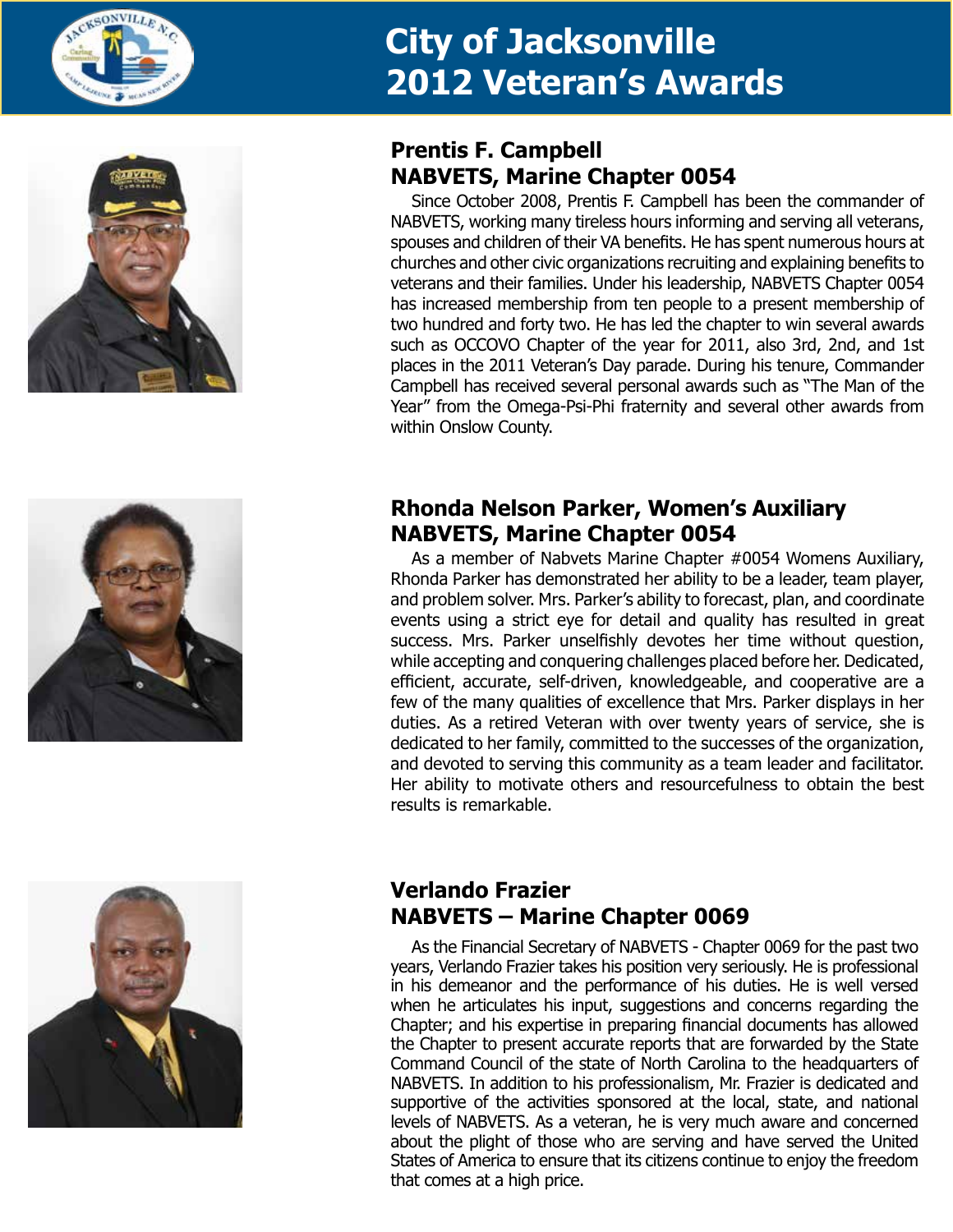





### Image Not Available

## **CPO Robert Neil Lathrop, USN (Ret) Military Order of the Purple Heart Beirut Memorial Chapter 642**

Robert Neil Lathrop, USN (Ret) was wounded twice in Vietnam and was awarded the Bronze Star for his actions. He joined the ranks of the Military Order of the Purple Heart in October of 2004. Ever since, he has been steadfast in his support, cooperation and presence at the majority of the Chapter undertakings. In addition to being a regular attendee to the monthly meetings, he has always been one of, if not the first, to volunteer his service. Whether it's fundraising, recruiting or participation in chapter functions, Patriot Lathrop can always be relied on to "be there". He has volunteered to be the Finance Officer for the Corpsmen's Memorial Fund and has been awarded the Chapter Meritorious Service Medal.

## **Joseph G. Traumer Onslow County Council of Veterans Orgs**

Mr. Traumer has been the Veterans Council President for the past 5 years and has been a great asset to the council and the veteran community. He keeps the veterans council and leaders of all the veteran organizations within Onslow County well informed of veteran and community issues, along with many issues concerning military retirees and veterans. He is the Immediate Past President and present Disability and By-laws Chairman. He's also an active member of many veteran and local community organizations.

## **Roben Smith National Order of Trench Rats Dugout # 483**

Mr. Smith has been the Past Golden Rodent (Commander) and Past Red Eyed Gnawer (Secretary/Treasurer), he has helped many brothers and former service members, active duty and their families. He assists veterans with filing for copies of their records, filing for NC Disability Property tax relief, aids those in need with food, toys at Christmas time for their children, utilities, trash service and much more.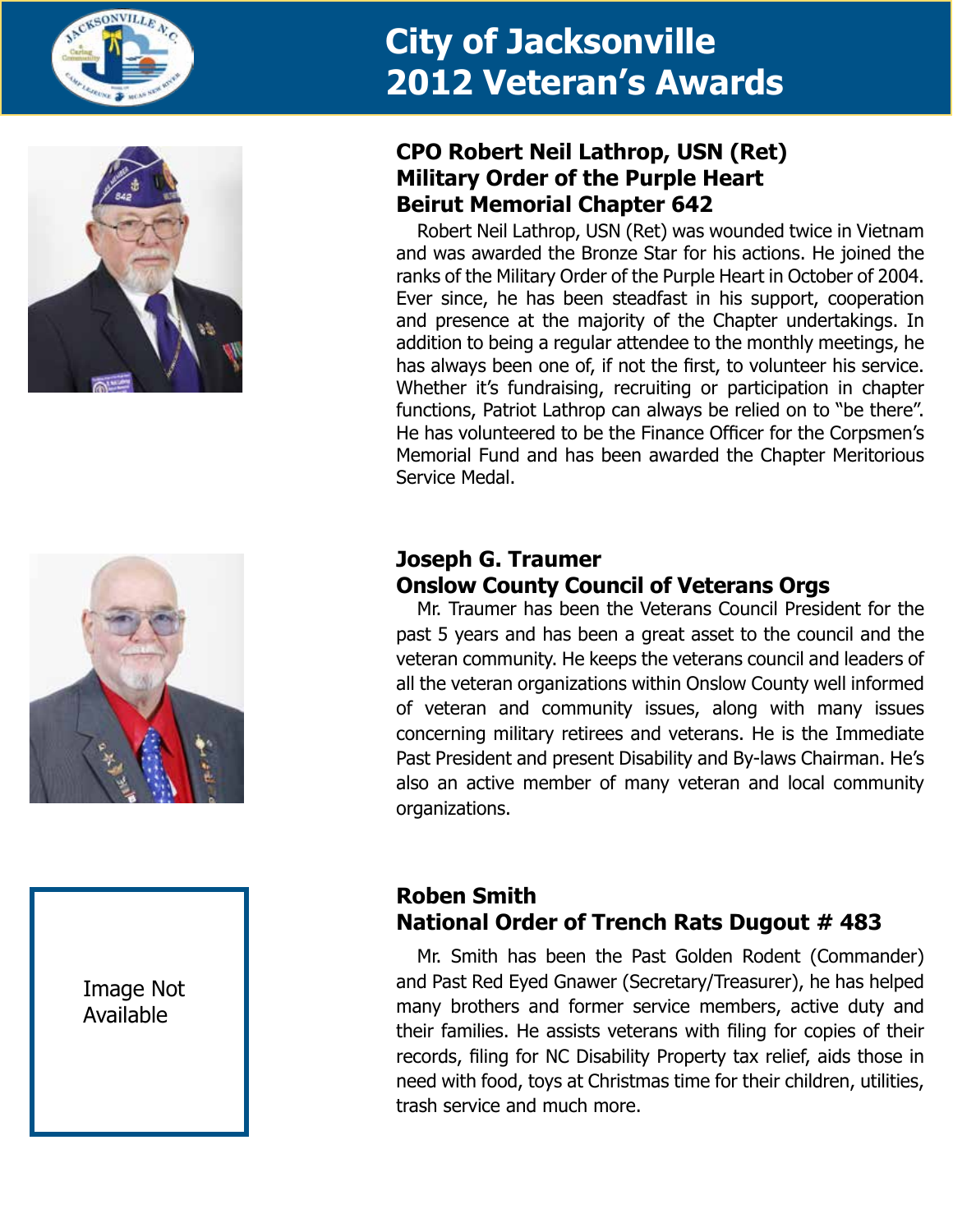







### **Bill Joseph Marine Corps Base Camp Lejeune Military Retiree Council**

Mr. Joseph continues to serve active duty, family members, retirees, and widows daily in his management of the Camp Lejeune Reception Center. He is actively involved in insuring professional services are delivered on a continual basis to his customers. Mr. Joseph has volunteered to serve as the Secretary for the Base Retiree Council for the last 2 years. He also served as a major planner and participant in the July 25, 2012 Onslow County Military Town Hall Meeting, which had over 240 attendees. The latest event he was a principle planning official in was the 2012 Military Retiree Appreciation Day, which was attended by over 450 people.

## **John Moore The Captain John C. Carr Veteran Resource Center**

John Moore is one of the founding fathers of the "The Captain John C. Carr Veteran Resource Center." He has been volunteering for the past 12 years as an overseer at our annual Memorial Day event. Every year, this hard working, caring, devoted veteran ensures that each year is greater than the year before for our Active Duty personnel, their families, retirees and veterans all alike. A meal is provided for around 3,200 plus people, with free entertainment, an antique auto show and access to the local Lynnwood Park Zoo at a discounted rate for the day. He puts in many hours planning, finding sponsors and volunteers for the event.

## **Joseph G. Traumer American Veterans Post # 225**

Mr. Traumer has been the Post Adjutant for the past five and a half years and has kept all the administrative records in excellent order. He was the Commander for three years and has held almost every position within the post. As the Operation/ Task Force DVD Chairman, he has traveled over 1,800 miles to pick-up over 4,000 DVD's and CD's which have been turned over to our Department of NC and flown overseas to be distributed to our troops. He supports the operation Deployed Santa with hundreds of dollars for toys and gift wraps each and every year for the past eleven years.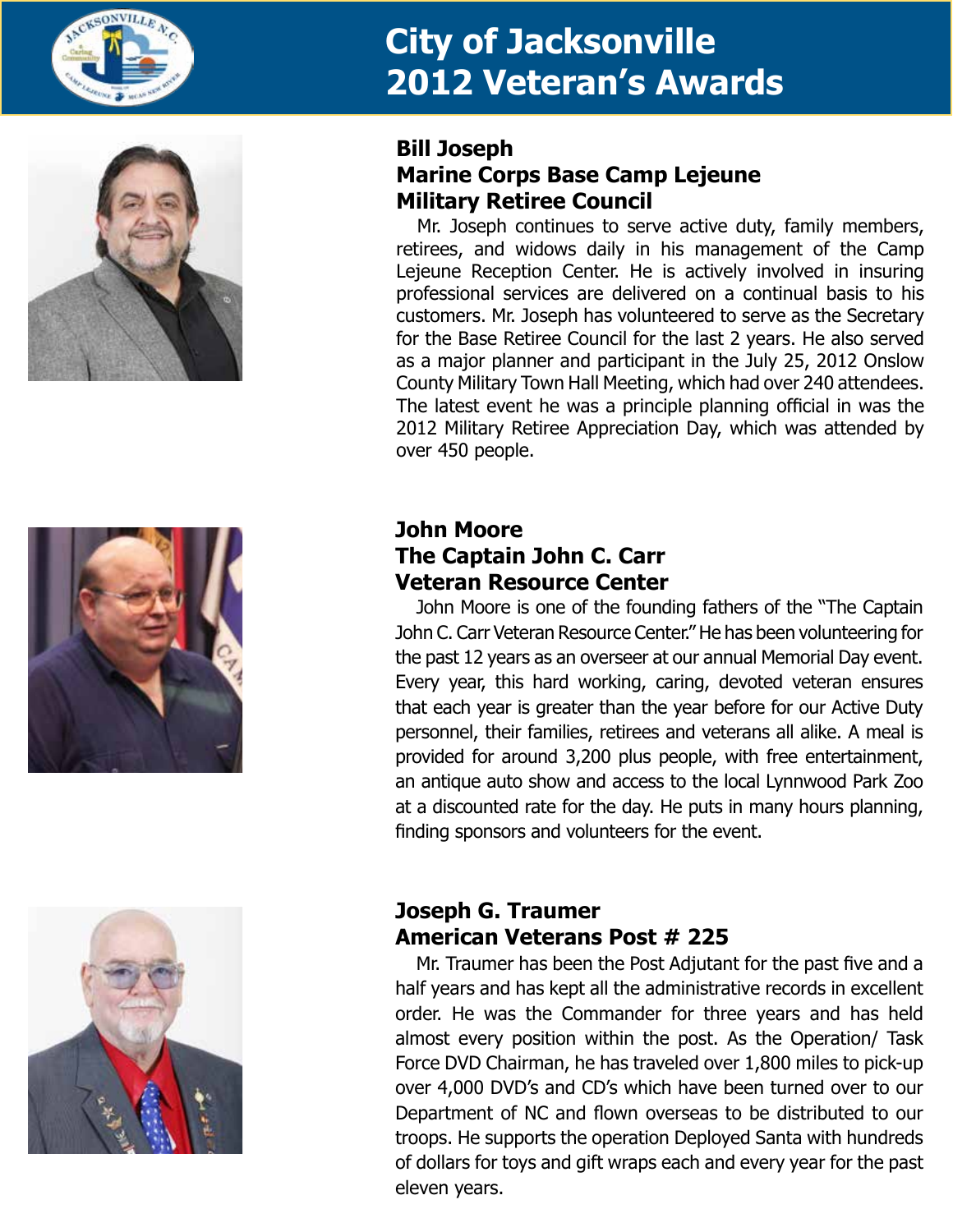







### **Charles Woodward VFW POST 9133**

Commander Charles "Doc" Woodward, United States Navy (Retired) has been a driving force in upholding the ideals of the VFW's mission by volunteering countless hours at fundraising events as well as generously contributing monetarily to our Veterans in Need Program. Charles serves in many daily on-going capacities at the Post while preferring to remain anonymous. Never asking what needs to be done, he sees the need and does it. In short, "Doc" Woodward exemplifies the traditions of the Veterans of Foreign Wars and Post 9133 is honored to welcome him the ranks of the most Outstanding Veterans of the Year.

## **Linda Uselton VFW 9133 Ladies Auxiliary**

Linda's boundless energy has been an inspiration to new recruits to the VFW Ladies Auxiliary as well as promoting camaraderie and volunteerism among the membership. Linda has enthusiastically supported VFW Post 9133 and the Ladies Auxiliary in many ways including preparing meals for our veterans and donating her time and talents to the many relief and fundraising projects of the Post. Linda also serves with distinction as ambassador, promoting the efforts of the Post and Auxiliary at community functions. Linda is always among the first to volunteer whatever the project; she never asks what needs to be done; she sees a need and fulfills it.

## **Gail S. Horn Women Marines Association NC-1 Tarheel Chapter**

Gail Horn is a retired Master Gunnery Sergeant that continues to serve active and veteran service members. She is currently employed as a Veterans Employment Representative for the State of North Carolina. She works daily with transitioning active duty and veterans, assisting them in finding and retaining meaningful employment. She was recognized by the North Carolina Association of Workforce Professionals as Veterans Services Representative of the Year in April 2012. Ms. Horn volunteers with a number of organizations in the community including the USO, the Salvation Army and the Retiree Council aboard Camp Lejeune. As secretary for the Women Marine Association, she works diligently to recruit new members and to assist the Women Marines and veterans of the area.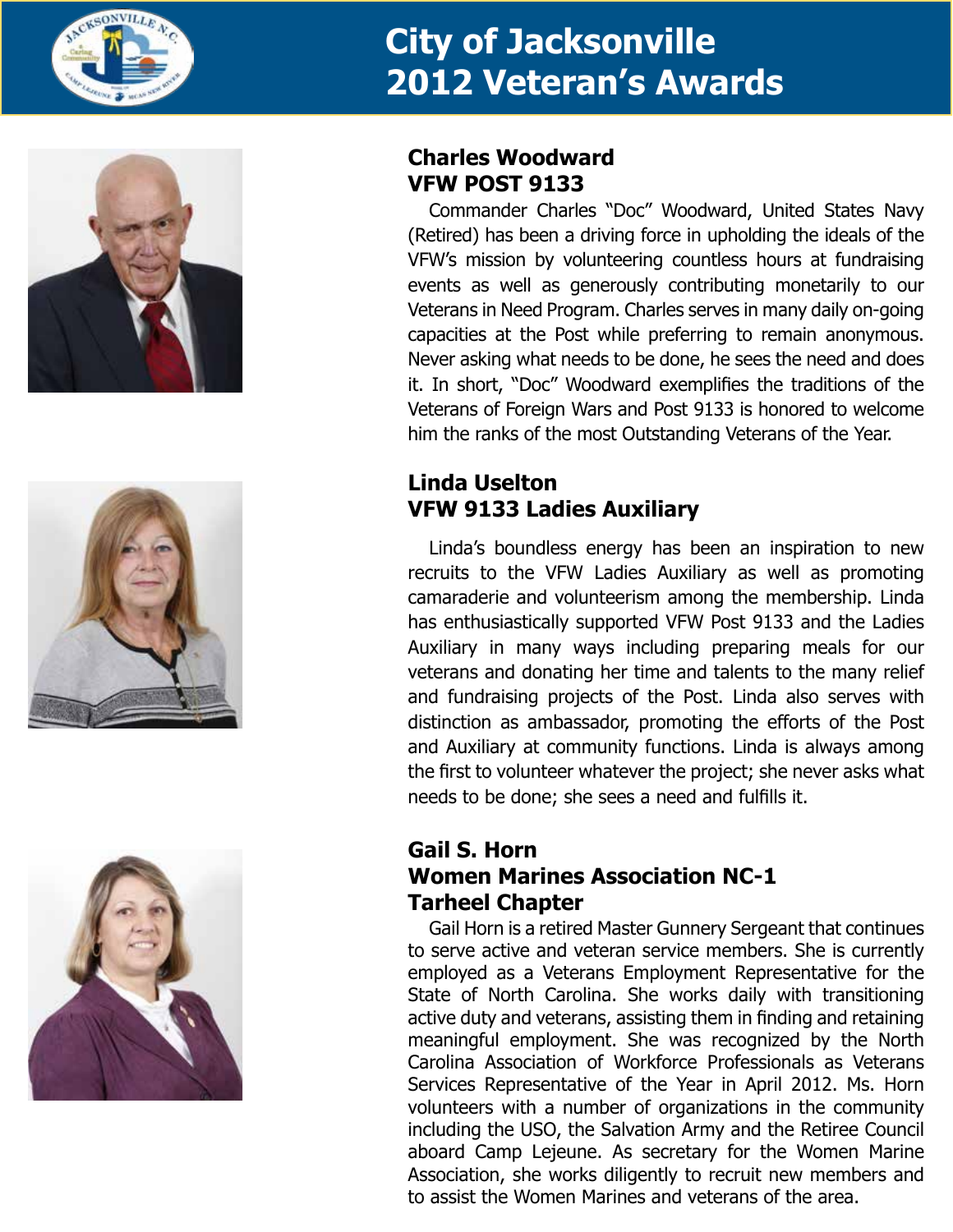



# **Elizabeth A. Horn Loyal Escorts of the Green Garter**

During the past year and in previous years, Elizabeth has been actively volunteering with a number of organizations in Onslow County to include the USO, the Women Marines Association, the Vietnam Veterans, the Veterans of Foreign Wars, and has also volunteered with Northside High School. With the USO, Elizabeth has participated in preparations and serving holiday dinners. Elizabeth has attended nearly every meeting that the Woman Marines Association has held. She assisted in organizing the "Smiles Project," where the Women Marines Association created cards and wrote letters to the Field Engagement Team bringing many smiles to our deployed women.





# **Billy Ray Waddell Rolling Thunder**

Mr. Waddell is an outstanding member of Rolling Thunder, Inc. – Chapter NC-5, who works diligently toward their mission of keeping the POW/MIA issue alive as well as helping veterans from all wars. A retired marine, Billy Ray provides positive leadership as the Chapter Vice President, always ready to assist when necessary or when required to assume duties in the absence of the Chapter President. A long time member of Rolling Thunder, he is well respected by his peers and fellow officers alike. Billy Ray can be relied upon at any time to step up and volunteer his time in support of veteran's issues, and currently serves as the Chapter membership committee chairman, responsible for screening and processing new members.

## **Paul E. Crowell, Jr. Vietnam Veterans of America Chapter 654**

Mr. Crowell is a Life Member of Vietnam Veterans of America, Inc. He is the secretary/treasurer of Jon Panarese Chapter 654. He is the vice chair of the National Veterans Against Drugs, PTSD and Minority Affairs committees. Paul served 24 years on active duty in the United States Navy as a Hospital Corpsman. After retiring, he became a Registered Nurse and now is studying to be a nurse practitioner. He is constantly looking out for the welfare of the veterans and anyone who is in need of help.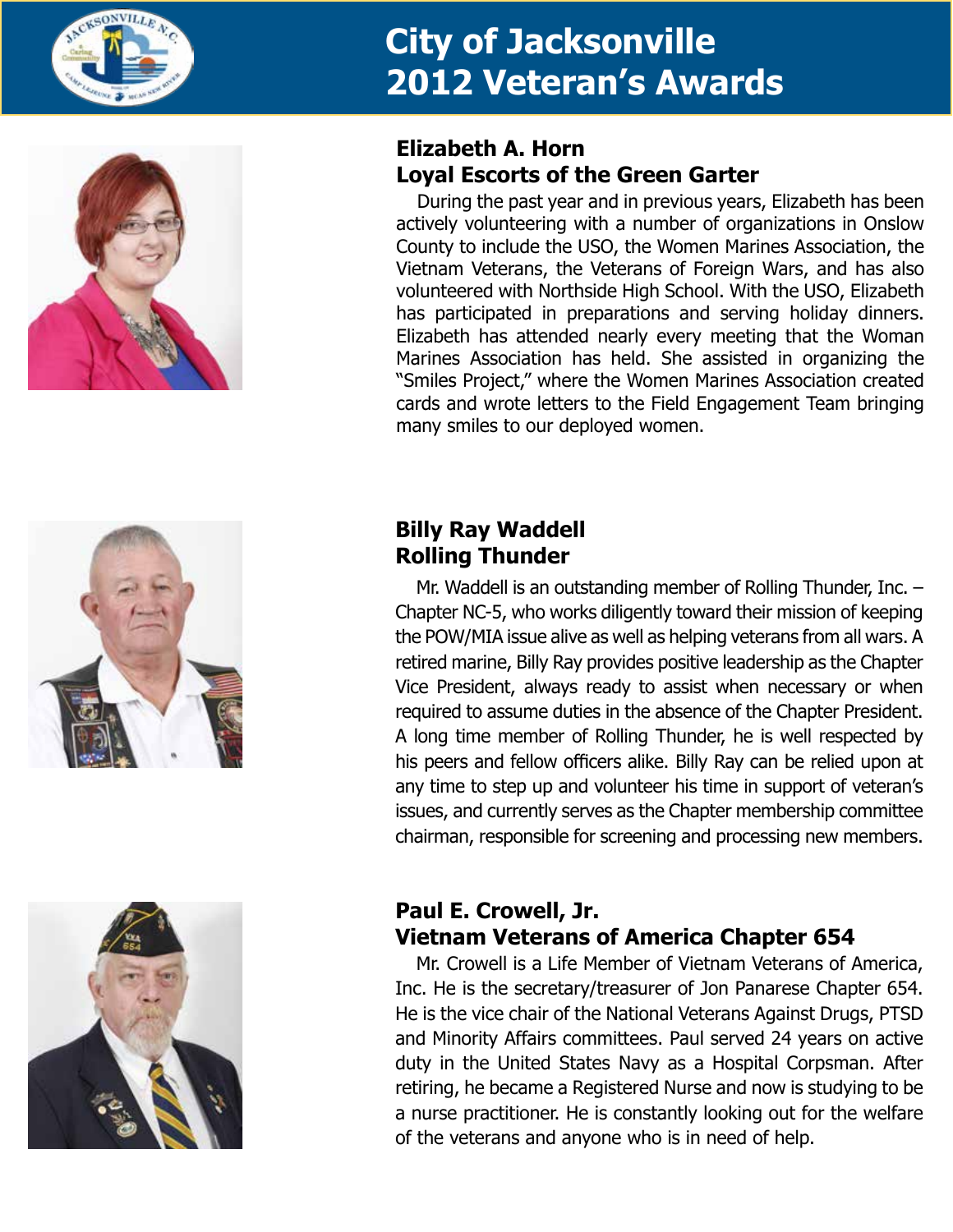







## **Julianne Froncek Marine Corps League Onslow County Detachment # 262**

Ms. Julianne Froncek is the Commandant of the Marine Corps League Onslow County Detachment. Ms. Froncek is a motivator and doer for the League and was unanimously selected as for this award. She has brought life back into the detachment and also attends all of the military functions as well as supports the City of Jacksonville in all it's endeavors.

### **Jeremy G. Roberts Disabled American Veterans Onslow County Chapter 16**

Mr. Roberts has been a valuable member of the Disabled American Veterans – Chapter 16 for the past 6 years. He is a United States Marine Corps Veteran and has served in various jobs within the DAV to include Sr. Vice Commander, Jr. Vice Commander, Treasurer, Adjutant and Service Officer as well as volunteering as a bingo cashier. He has always given more of himself and is always happy to lend a hand. He has volunteered his time helping the homeless veterans of Onslow County by organizing food drives at the chapter as well as organizing the Annual Veterans Day Ceremony at the DAV. He is currently working on his doctorate of management in organizational leadership with the University of Phoenix.

#### **Elizabeth Pleier Disabled American Veterans Onslow County Auxiliary Chapter 16**

Elizabeth Pleier has been a valuable member of the Auxiliary for the past 3 years. She retired from the Department of the Navy in 2009 where she worked as an Administrative Assistant. Having moved here in 1981, Elizabeth really enjoyed the area and remained here with her husband who was serving in the Marine Corps. After raising a family, Elizabeth has devoted her time to volunteering for the Disabled American Veterans. She works endless hours with the DAV Transportation Network coordinating drivers and making sure that veterans get to their medical appointments. She delivers hot meals to the residents of Onslow County with the Meals on Wheels program and lives by her own motto which is, "In order for this to work, you must have a passion for this responsibility."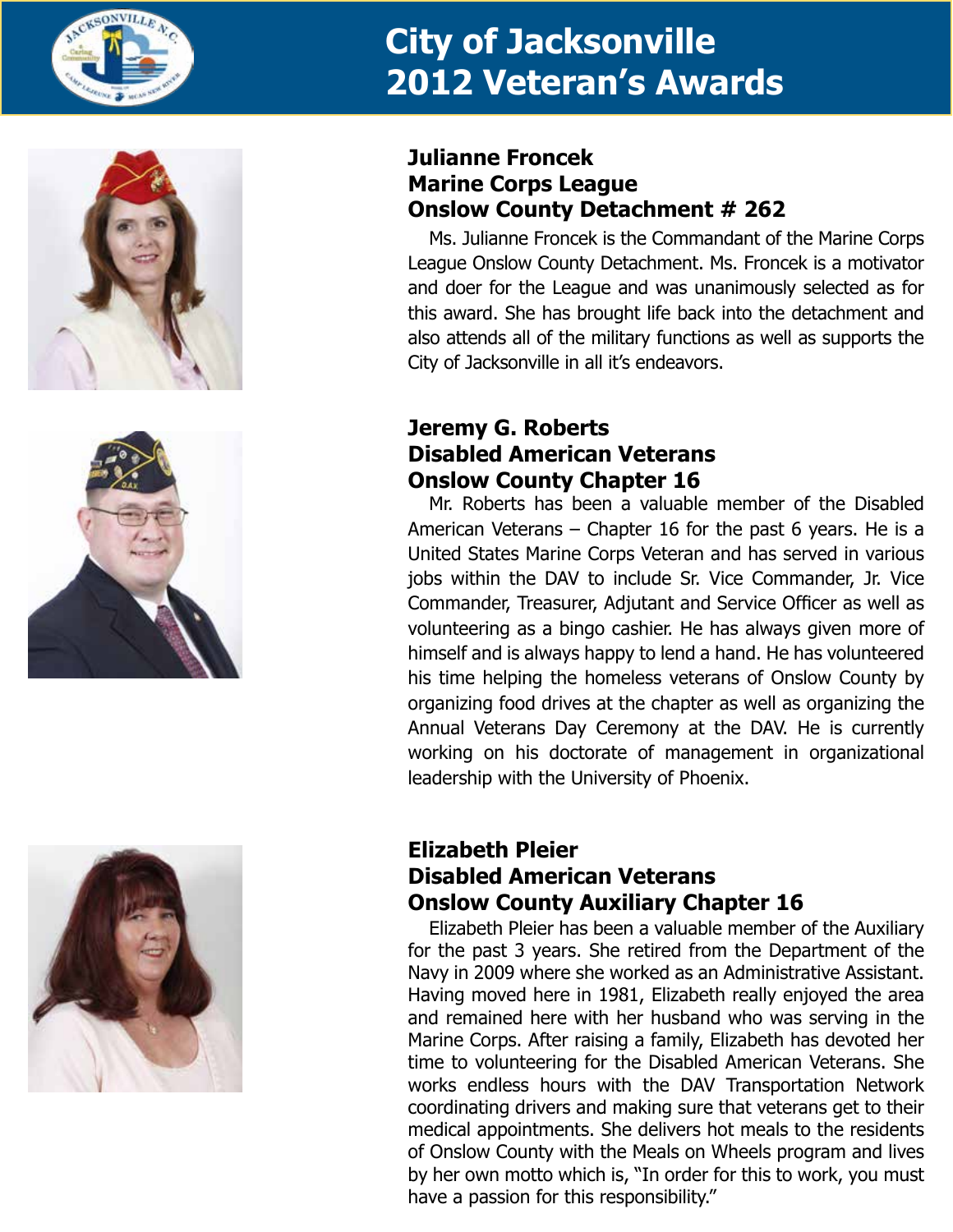



### Image Not Available



#### **Mark Rogers Fleet Reserve Association – Branch 208**

Mr. Mark Rogers serves as the Branch's Sergeant at Arms, maintaining proper decorum and discipline at meetings, acknowledging dignitaries and guests when required, and custodian of the flag during meetings. He also serves as the Branch's Scholarship Chairman and has contacted the eligible schools in Onslow County to promote a Fleet Reserve Essay contest with the winner receiving scholarship funding. He also has volunteered to serve as a Branch Trustee which is a position of considerable responsibility and trust.

## **Ted Jones, MGySgt (Ret) Montford Point Marine Association, Inc. Camp Lejeune Chapter 10**

Mr. Ted Jones, MGySgt (Ret) is the Chapter Vice-President of the Montford Point Marine Association – Camp Lejeune Chapter 10. During the past twelve months, Vice-President Jones has taken a very active leadership role within the chapter. His perfect attendance at the Chapter sponsored bi-monthly Robert's Rules of Order training workshops has added structure and value to this program. He has been a key factor in other members choosing to take advantage of this valuable training. On a weekly basis, Vice-President Jones is responsible for managing inventory control, resupply and records accountability at the Chapter's building. His attention in these areas is critical to the overall financial stability of the Chapter and the community services provided by the Chapter.

### **Renea Lewis Montford Point Marine Association, Inc. Auxiliary – Camp Lejeune Chapter 10**

Renea Lewis is a multitasked individual with a "can do" attitude. She is a lifetime member of the Montford Point Marine Association Ladies Auxiliary. She presently serves as the Auxiliary's Public Relations Officer. Renea is a member of the Black and White Ball committee and has been the mistress of ceremony for that event and several others. Renea displays her community orientation by working with the Womens Shelter and donating needed items for patrons at the shelter. Renea is a very dedicated worker in the ladies auxiliary along with giving time to other organizations that she is affiliated with. She is a member of the Concerned Citizens Association which assists cancer patients. Renea works for the government and with her busy schedule, still finds the time to work with our military troops and their families.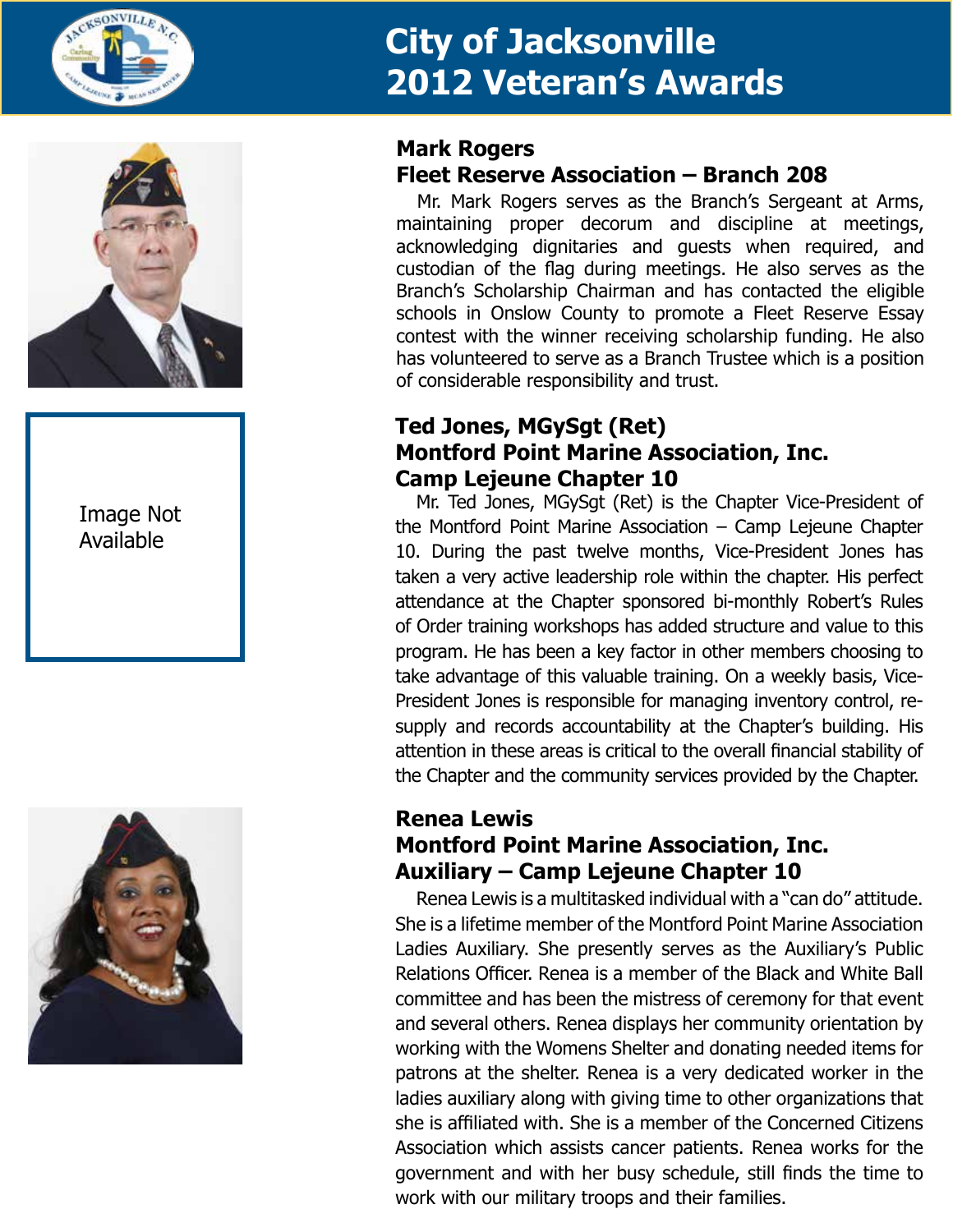







## **Anna Cotter Non Commissioned Officer Association Crystal Coast Auxiliary #0275**

Anna Cotter joined the NCOA Auxiliary in July of 1997 and is a Charter Member. She has volunteered with the "Knight Wagon", Veterans Day Parade, and auxiliary projects such as "Toys for Tots." She also volunteers her time helping the Soup Kitchen, donating canned goods and has also helped to get donations of stuffed animals for children who are victims of fire. Miss Cotter attends Coastal Community College for the GED course while working at McDonalds and works as the staff support at Sucoree Mental Health. Miss Cotter is a very energetic and caring person and an asset to the Crystal Coast Auxiliary.

# **MSgt. Scott E. Vanderwerf Veterans of Foreign Wars Post 9960**

MSgt. Scott Vanderwerf is currently serving as the Commander of Veterans of Foreign Wars Post 9960. During this past year, Scott's contributions to the Post's home in Swansboro and the morale of its members can only be described as remarkable. Through his leadership, the Post building has gone through a major renovation to include an expansion of the canteen and the decoration of the Post that honors the service of our veterans and welcomes members and guests. Not only has he led the physical renovation of the building, but he has led the overhaul of the Post's operations and morale of the membership. Through his personal example and sacrifice, he has inspired the Post's members.

## **Cpl. Joshua Shakeshaft Heroes on the Water**

Cpl. Shakeshaft joined the Crystal Coast/ Camp Lejeune Chapter of Heroes on the Water as a participant during this past year. He was quickly hooked on the therapeutic properties of kayak fishing and quickly became the most active member of the chapter, participating in public events, representing the Chapter at public presentations and veterans meetings, and most importantly, encouraging other Marines and family members to attend outings. Cpl. Shakeshaft has made a valuable contribution to Heroes on the Water by assuming responsibilities to plan, coordinate and promote events that help the Chapter accomplish its mission to provide the opportunity for wounded and disabled veterans and their families of our community to experience the healing powers of fishing from a kayak in our beautiful coastal waters.